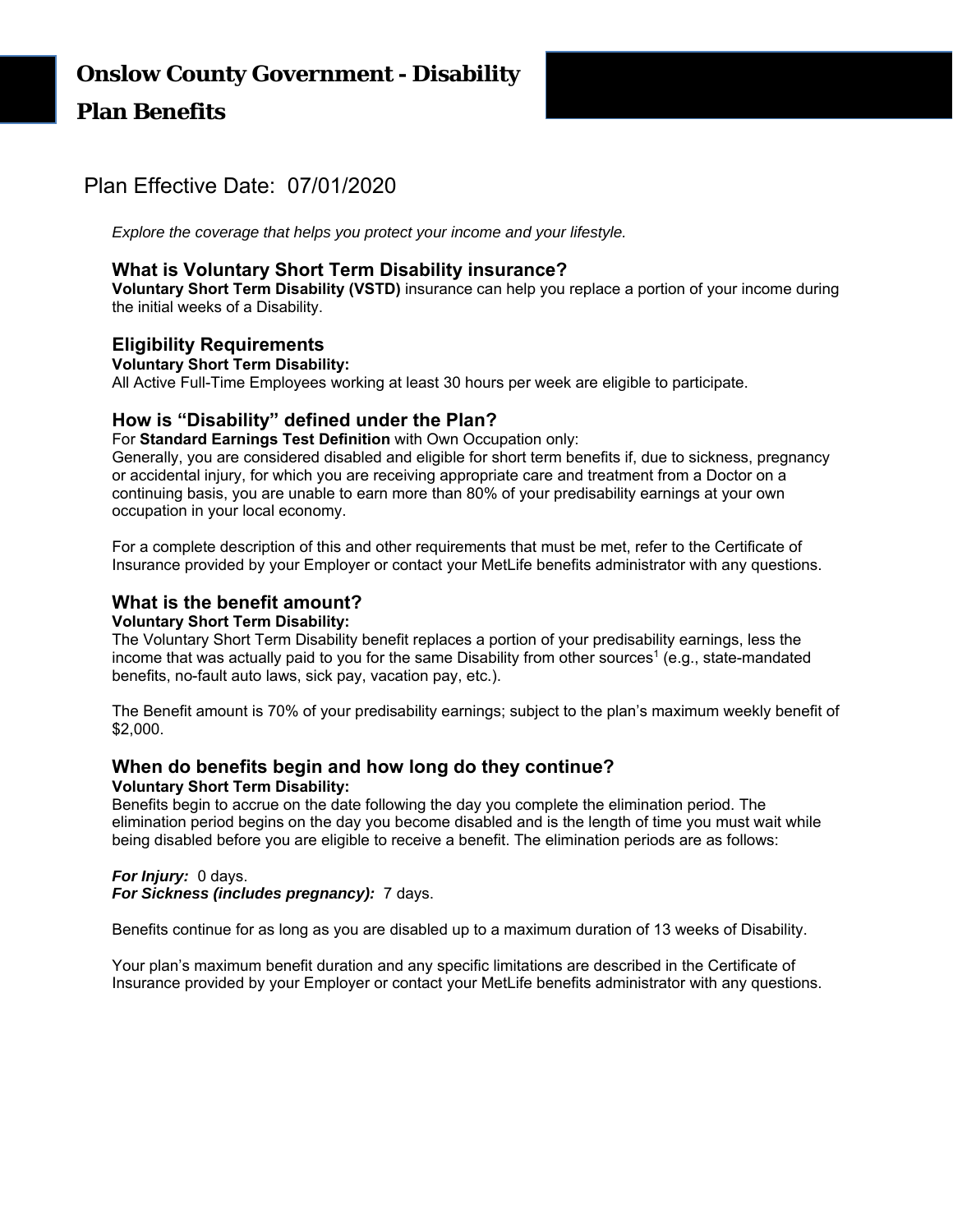| <b>Semi-Monthly Premiums for STD</b><br>24 Pay Period |                       |         |         |         |         |         |          |          |          |
|-------------------------------------------------------|-----------------------|---------|---------|---------|---------|---------|----------|----------|----------|
| Weekly<br><b>Benefit</b>                              | <b>Employee's Age</b> |         |         |         |         |         |          |          |          |
|                                                       | $30$                  | 30-34   | 35-39   | 40-44   | 45-49   | 50-54   | 55-59    | 60-64    | $65+$    |
| \$100                                                 | \$2.96                | \$3.12  | \$2.82  | \$3.04  | \$3.71  | \$4.60  | \$5.64   | \$6.68   | \$8.02   |
| \$150                                                 | \$4.43                | \$4.67  | \$4.23  | \$4.56  | \$5.57  | \$6.90  | \$8.46   | \$10.02  | \$12.02  |
| \$200                                                 | \$5.91                | \$6.23  | \$5.64  | \$6.08  | \$7.42  | \$9.20  | \$11.28  | \$13.36  | \$16.03  |
| \$250                                                 | \$7.39                | \$7.79  | \$7.05  | \$7.60  | \$9.28  | \$11.50 | \$14.10  | \$16.70  | \$20.04  |
| \$300                                                 | \$8.87                | \$9.35  | \$8.46  | \$9.12  | \$11.13 | \$13.80 | \$16.92  | \$20.04  | \$24.05  |
| \$350                                                 | \$10.34               | \$10.90 | \$9.87  | \$10.64 | \$12.99 | \$16.10 | \$19.74  | \$23.38  | \$28.05  |
| \$400                                                 | \$11.82               | \$12.46 | \$11.28 | \$12.16 | \$14.84 | \$18.40 | \$22.56  | \$26.72  | \$32.06  |
| \$450                                                 | \$13.30               | \$14.02 | \$12.69 | \$13.68 | \$16.70 | \$20.70 | \$25.38  | \$30.06  | \$36.07  |
| \$500                                                 | \$14.78               | \$15.58 | \$14.10 | \$15.20 | \$18.55 | \$23.00 | \$28.20  | \$33.40  | \$40.08  |
| \$550                                                 | \$16.25               | \$17.13 | \$15.51 | \$16.72 | \$20.41 | \$25.30 | \$31.02  | \$36.74  | \$44.08  |
| \$600                                                 | \$17.73               | \$18.69 | \$16.92 | \$18.24 | \$22.26 | \$27.60 | \$33.84  | \$40.08  | \$48.09  |
| \$650                                                 | \$19.21               | \$20.25 | \$18.33 | \$19.76 | \$24.12 | \$29.90 | \$36.66  | \$43.42  | \$52.10  |
| \$700                                                 | \$20.69               | \$21.81 | \$19.74 | \$21.28 | \$25.97 | \$32.20 | \$39.48  | \$46.76  | \$56.11  |
| \$750                                                 | \$22.16               | \$23.36 | \$21.15 | \$22.80 | \$27.83 | \$34.50 | \$42.30  | \$50.10  | \$60.11  |
| \$800                                                 | \$23.64               | \$24.92 | \$22.56 | \$24.32 | \$29.68 | \$36.80 | \$45.12  | \$53.44  | \$64.12  |
| \$850                                                 | \$25.12               | \$26.48 | \$23.97 | \$25.84 | \$31.54 | \$39.10 | \$47.94  | \$56.78  | \$68.13  |
| \$900                                                 | \$26.60               | \$28.04 | \$25.38 | \$27.36 | \$33.39 | \$41.40 | \$50.76  | \$60.12  | \$72.14  |
| \$950                                                 | \$28.07               | \$29.59 | \$26.79 | \$28.88 | \$35.25 | \$43.70 | \$53.58  | \$63.46  | \$76.14  |
| \$1,000                                               | \$29.55               | \$31.15 | \$28.20 | \$30.40 | \$37.10 | \$46.00 | \$56.40  | \$66.80  | \$80.15  |
| \$1,050                                               | \$31.03               | \$32.71 | \$29.61 | \$31.92 | \$38.96 | \$48.30 | \$59.22  | \$70.14  | \$84.16  |
| \$1,100                                               | \$32.51               | \$34.27 | \$31.02 | \$33.44 | \$40.81 | \$50.60 | \$62.04  | \$73.48  | \$88.17  |
| \$1,150                                               | \$33.98               | \$35.82 | \$32.43 | \$34.96 | \$42.67 | \$52.90 | \$64.86  | \$76.82  | \$92.17  |
| \$1,200                                               | \$35.46               | \$37.38 | \$33.84 | \$36.48 | \$44.52 | \$55.20 | \$67.68  | \$80.16  | \$96.18  |
| \$1,250                                               | \$36.94               | \$38.94 | \$35.25 | \$38.00 | \$46.38 | \$57.50 | \$70.50  | \$83.50  | \$100.19 |
| \$1,300                                               | \$38.42               | \$40.50 | \$36.66 | \$39.52 | \$48.23 | \$59.80 | \$73.32  | \$86.84  | \$104.20 |
| \$1,350                                               | \$39.89               | \$42.05 | \$38.07 | \$41.04 | \$50.09 | \$62.10 | \$76.14  | \$90.18  | \$108.20 |
| \$1,400                                               | \$41.37               | \$43.61 | \$39.48 | \$42.56 | \$51.94 | \$64.40 | \$78.96  | \$93.52  | \$112.21 |
| \$1,450                                               | \$42.85               | \$45.17 | \$40.89 | \$44.08 | \$53.80 | \$66.70 | \$81.78  | \$96.86  | \$116.22 |
| \$1,500                                               | \$44.33               | \$46.73 | \$42.30 | \$45.60 | \$55.65 | \$69.00 | \$84.60  | \$100.20 | \$120.23 |
| \$1,550                                               | \$45.80               | \$48.28 | \$43.71 | \$47.12 | \$57.51 | \$71.30 | \$87.42  | \$103.54 | \$124.23 |
| \$1,600                                               | \$47.28               | \$49.84 | \$45.12 | \$48.64 | \$59.36 | \$73.60 | \$90.24  | \$106.88 | \$128.24 |
| \$1,650                                               | \$48.76               | \$51.40 | \$46.53 | \$50.16 | \$61.22 | \$75.90 | \$93.06  | \$110.22 | \$132.25 |
| \$1,700                                               | \$50.24               | \$52.96 | \$47.94 | \$51.68 | \$63.07 | \$78.20 | \$95.88  | \$113.56 | \$136.26 |
| \$1,750                                               | \$51.71               | \$54.51 | \$49.35 | \$53.20 | \$64.93 | \$80.50 | \$98.70  | \$116.90 | \$140.26 |
| \$1,800                                               | \$53.19               | \$56.07 | \$50.76 | \$54.72 | \$66.78 | \$82.80 | \$101.52 | \$120.24 | \$144.27 |
| \$1,850                                               | \$54.67               | \$57.63 | \$52.17 | \$56.24 | \$68.64 | \$85.10 | \$104.34 | \$123.58 | \$148.28 |
| \$1,900                                               | \$56.15               | \$59.19 | \$53.58 | \$57.76 | \$70.49 | \$87.40 | \$107.16 | \$126.92 | \$152.29 |
| \$1,950                                               | \$57.62               | \$60.74 | \$54.99 | \$59.28 | \$72.35 | \$89.70 | \$109.98 | \$130.26 | \$156.29 |
| \$2,000                                               | \$59.10               | \$62.30 | \$56.40 | \$60.80 | \$74.20 | \$92.00 | \$112.80 | \$133.60 | \$160.30 |